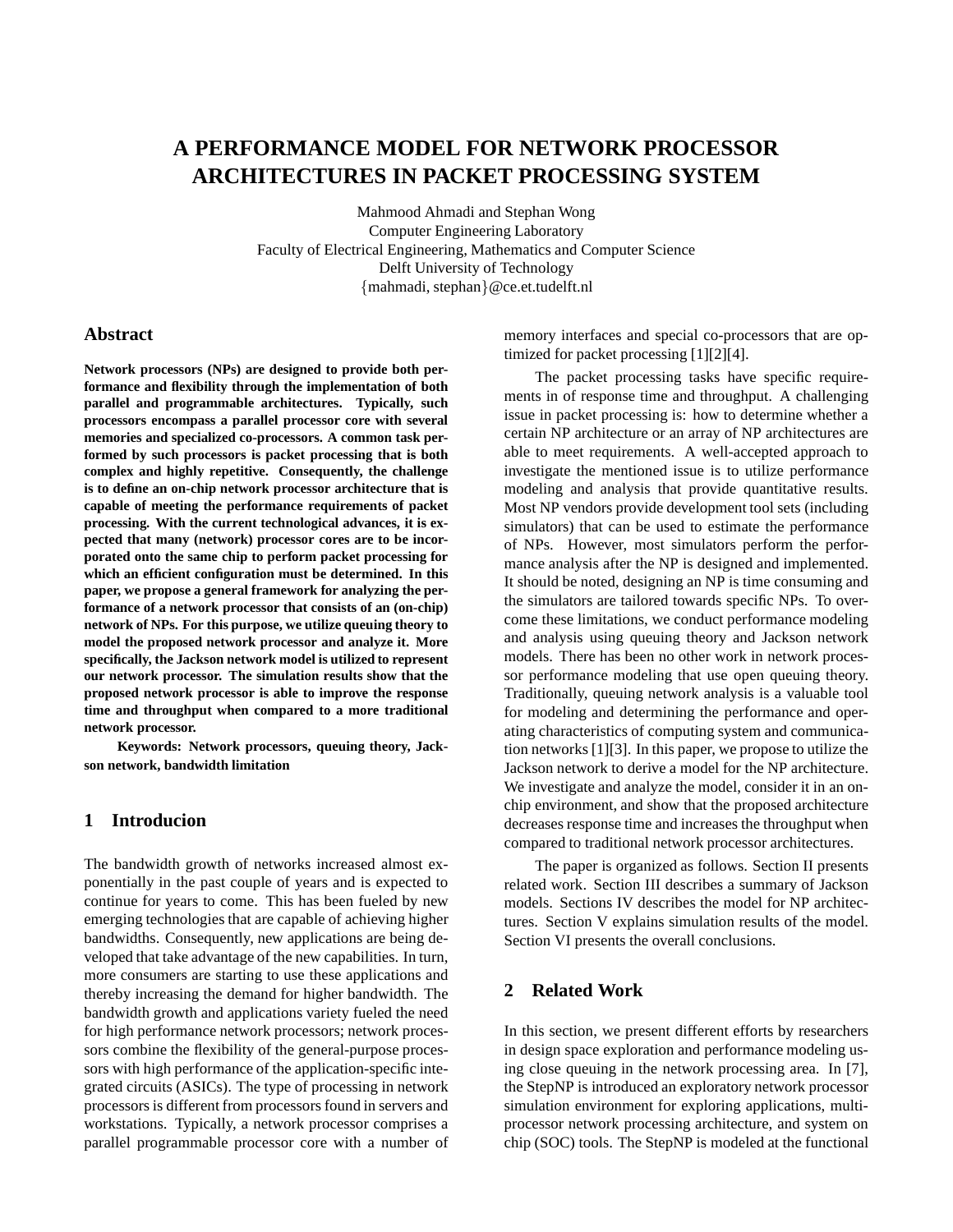and transaction level and not at cycle accurate level. In [8], queuing model analysis is presented as a valuable tool for investigation the performance and operating characteristic of communication networks and computer systems. In [6], J. Lu et al., proposed performance analysis of network processor-based application design using a close queuing model and MVA algorithm. Our model describes NP architectures based on open queuing technique and Jackson model and operates at system level.

## **3 Queuing Network and Jackson Model**

In this section, we present the concepts of a network of queues and the Jackson model. In the queuing network analysis, it is possible to determine the performance and operating characteristics of real-world systems, such as communication systems, computer networks, and numerous other applications. A queuing network comprises a collection of interconnected queues that are served by single or multiple servers. Items arriving at the network request a service from one or more servers and may leave the network afterwards [3]. A Jackson network consists of M interconnected queues (with their own servers) - also called nodes - that satisfy the following conditions:

- 1. Items arrive from outside the system according to the Poisson process with are rate  $s_i$ . Items may also arrive from other nodes within the network.
- 2. The servers act as Poisson processes with exponentially distributed service times with service rate  $\mu_i$  for node i.
- 3. Items leaving node i have a probability of  $p_{ij}$  to be routed to node  $j$ . Therefore, the probability that an item will leave the network is  $1 - \sum_{j=1}^{M} p_{ij}$ .
- 4. The utilization of all nodes is less than one.

The arrival rate  $\lambda_i$  at each node i is (from both internal and external sources):

$$
\lambda_i = s_i + \sum_{j=1}^{M} p_{ji} \lambda_j, i = 1, ..., M
$$
 (1)

In this equation,  $s_i$  represents the external arrival rate at each node,  $p_{ji}$  represents the routing probability between nodes j and i, and  $\lambda_j$  represents the arrival rate at node j. For each network, we have M arrival equations forming a linear system that can be solved. For networks that satisfy the above mentioned conditions, Jackson [5] proved that when in equilibrium the nodes can be treated as  $M/M/1$ queuing networks with an arrival rate  $\lambda_i$  and service rate  $\mu_i$ . In the Jackson network, important parameters are: the mean number of items (mean queue length) and mean resident time (response time) [5][9]. The mean number of items in each server  $i$  is:

$$
N_i = \frac{\rho_i}{1 - \rho_i} \tag{2}
$$

The total mean number of items in the network is:

$$
\bar{N} = \sum_{i=1}^{M} N_i = \sum_{i=1}^{M} \frac{\rho_i}{1 - \rho_i}
$$
 (3)

The mean resident time  $T_s$  (response time) of an item in the network is:

$$
T_s = \frac{\bar{N}}{\lambda} = \frac{1}{\lambda} \sum_{i=1}^{M} \frac{\rho_i}{1 - \rho_i} = \frac{1}{\lambda} \sum_{i=1}^{M} \frac{\lambda_i}{\mu_i - \lambda_i}
$$
(4)

## **4 NP Core Architecture**

In this section, we present the simple abstract NP model and an NP architecture model. Subsequently, we apply the model to on-chip environments.

#### **4.1 Simple Abstract NP Model**

The processing within a network processor can be conceptually subdivided into two planes, namely the data plane and the control plane. They differ in the manner and speed. In the data plane, simple and highly repetitive tasks are being performed. The majority of packets are being processed in this plane of the NP. In the control plane, so-called control packets are handled that require more complex operations in their handling. A simple view of both planes in this simple abstract NP model is depicted in Figure 1(A).



Figure 1. NP model. (A) Simple abstract NP model. (B) Simple abstract NP queuing model.

Based on the abstract NP model, we can derive a queuing model with the mapping of each plane to a separate queue. The resulting queuing model is depicted in Figure 1(B). We call this model the Abstract NP Queuing (ANPQ) model. In this figure, the  $\lambda_d$  and  $\mu_d$  are the arrival rate and the service rate in the data plane, respectively.  $\lambda_c$  and  $\mu_c$  are the arrival rate and the service rate in the control plane, respectively. Some packets are sent to the control plane and after the processing are forwarded to the data plane to complete the processing. Therefore, the control plane processing unit receives a flow with arrival rate  $(1 - p)\lambda_d$  from data plane processing unit and then sends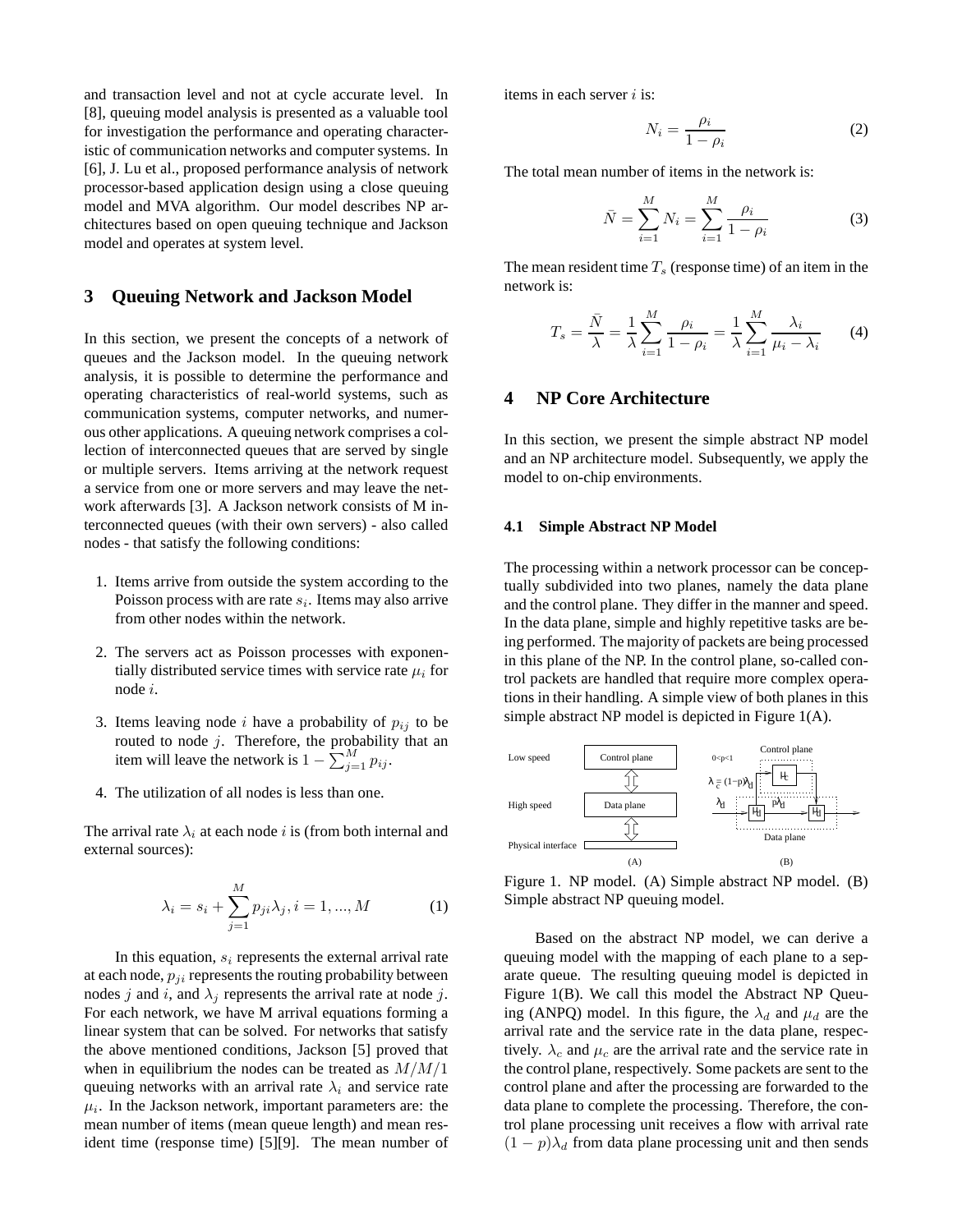it to data plane processing unit. The incoming flow to second data plane processing unit are of two. Using Eq. 4, the response time  $T_s$  in the ANPQ model is as follows:

$$
T_s = \frac{1}{\lambda} \left( \frac{\lambda_d}{\mu_d - \lambda_d} + \frac{p\lambda_d}{\mu_d - p\lambda_d} + \frac{(1-p)\lambda_d}{\mu_c - (1-p)\lambda_d} \right) = \left( \frac{1}{(\mu_d - \lambda_d)} + \frac{p}{(\mu_d - p\lambda_d)} + \frac{(1-p)}{(\mu_c - (1-p)\lambda_d)} \right)
$$
(5)

In this equation, the first line is extracted based on the Jackson theorem and  $\lambda$  represents the arrival rate of the overall system which it can be simplified to the second line of the equation. It should be noted that in the ANPQ overall system arrival rate  $\lambda$  is equal to  $\lambda_d$  ( $\lambda = \lambda_d$ ).

#### **4.2 Model of an On-chip NP Architecture**

In the previous section, we have introduced the simple abstract queuing model that perceives the processing within an NP being separated into two planes. However, this model is no longer adequate in current NP chips as additional processor cores are being added to further improve processing speed. Therefore, we introduce the general NP architecture model (depicted in Figure 2) to reflect this reality. We intend to use this model to predict and investigate response times, throughput, and other metrics within these modern NP chips.



Figure 2. Model of a single chip NP.

The model depicted in Figure 2 comprises several cores that can be perceived as stand-alone NPs by themselves. Therefore, we refer to them in the remainder of this paper as NPs. In this model, we additionally assume that the master NP (NP1) can perform operations from both the data and the control plane. In case it cannot handle the incoming rate in the data plane (when  $S1$  is larger than the service of the master NP), slave NPs are to assist in the processing. This decision is made at the 'high-speed network interface'. In Figure 2, the D and P1 elements are data plane processing units and C control plane processing unit within the master-NP. The input packet stream  $S_1$ is distributed over different slave-NPs and the master-NP.  $p_{di}$  (with  $i \ge 1$ ) represents the forward routing probabilities inside the model from the network interface and they are independent of internal probabilities  $p_{d0}$  and  $1 - p_{d0}$ in the control and data planes in the master-NP.  $p_{id}$  (with i ≥ 1) represents the backward routing probabilities. We use the Jackson theorem and write the arrival equations for the model as follows:

$$
\lambda_{p_1} = p_{d0}\lambda_d \qquad \lambda_c = (1 - p_{d0})\lambda_d
$$
  
\n
$$
\lambda_d = S_1p_{d1} + \lambda_2p_{2d} + \lambda_3p_{3d} + \dots + \lambda_np_{nd}
$$
  
\n
$$
\lambda_2 = S_1p_{d2} + S_2 \qquad \lambda_3 = S_1p_{d3} + S_3
$$
  
\n
$$
\dots
$$
  
\n
$$
\lambda_n = S_1p_{dn} + S_n
$$
  
\n(6)

The simplified form of Eq. 6 is given in the following:

$$
\lambda_d = S_1 p_{d1} + \sum_{i=2}^n (S_1 p_{di} + S_i) p_{id} =
$$
  
\n
$$
S_1 (p_{d1} + \sum_{i=2}^n p_{di} p_{id}) + \sum_{i=2}^n S_i p_{id}
$$
  
\n
$$
\lambda_i = S_1 p_{di} + S_i, \ i = 2...n
$$
  
\n
$$
\lambda_1 = p_{d0} \lambda_d \qquad \lambda_c = (1 - p_{d0}) \lambda_d
$$
\n(7)

The mean response time for the model is:

$$
T_s = \frac{1}{\lambda} \left( \frac{\lambda_d}{\mu_d - \lambda_d} + \frac{\lambda_c}{\mu_c - \lambda_c} + \frac{\lambda_{p1}}{\mu_d - \lambda_{p1}} + \sum_{i=2}^n \frac{\lambda_i}{\mu_i - \lambda_i} \right)
$$
(8)

In Eq. 7, the value of  $p_{di}$  is computed based on proportional allocation using Eq. 9. In proportional allocation, each slave-NP has 'vacant' capacity  $(v_i)$ , the value of  $p_{di}$ is estimated from the unallocated capacity divided by the summation of all unallocated capacities for all the slave-NPs.

$$
p_{di} = \frac{v_i}{\sum_{i=1}^{i=n} v_i} \tag{9}
$$

It should be noted that the slave-NPs with larger unallocated capacity values are the best candidates. In this model, the value of  $p_{d0}$  shows the rate of control plane processing and it indirectly depends on the value of  $p_{di}$ .

#### **4.3 Real Environment Exploration**

In this section, we investigate the model in real environment. Recently, hardware vendors have begun delivering commodity NPs that again reflect Moore's law-style scaling with the parallelization gains coming from multi-core architecture. Based on model characteristics, we can observe that the model can be applied to an on-chip environment. In this environment, all NPs are integrated using onchip technology with one NP core operating as the master-NP and others as slave-NPs. In the model, the majority of incoming packets were forwarded to the slave-NPs at the network interface point without processing. The slave-NPs process the received packets and send back the non-handled packets to the master-NP. We want to investigate on-chip NP architecture and therefore have modeled it. The model gives us insights on how the architecture should be implemented.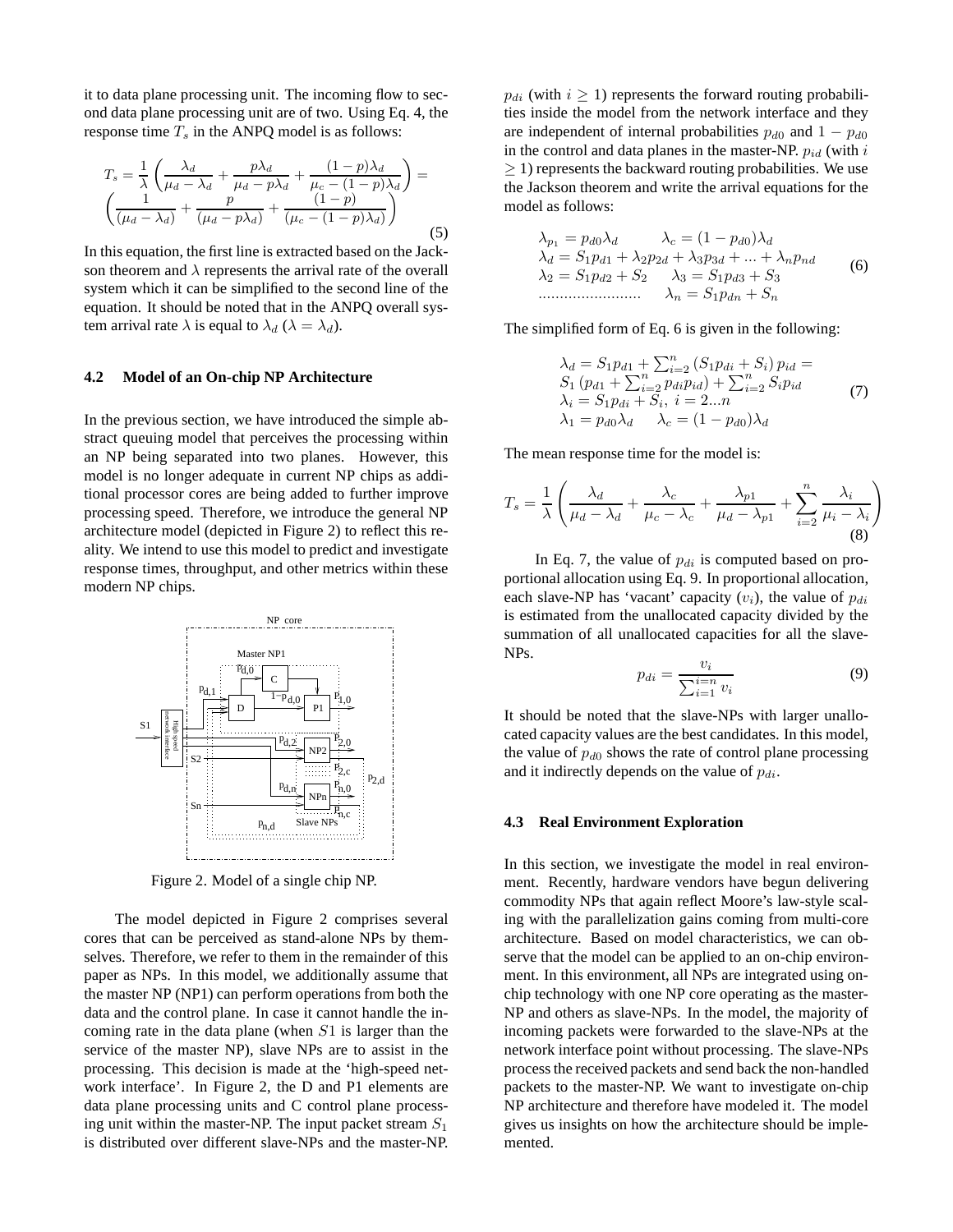## **5 Simulation Results**

In this section, we present the simulation results of the proposed model. The simulation results have been generated using Maple v.10.0. Based on the general queuing model, the following assumptions have been made:

- 1. Each NP is analyzed by (M/M/1) or (M/M/c) queuing model where the incoming packets obeys the Poisson distribution. Additionally, the service time distribution is exponential.
- 2. The inter-processor communication delay has been ignored in the modeling phase because the communication line bandwidth is large. The related delay may be added after the response time estimation.
- 3. In many cases, the average service rate is much greater than the average arrival rate, in this case the waiting queue would not grow too long. If the input buffer is reasonably large dropping packet is not an issue.

In this investigation, we assume a large pool of available NPs (64 in this experiment) each having a random service and arrival rate to 'mimic' reality as if they were are already in operation. Furthermore, out of this pool, the master NP is allowed to choose up to 16 NPs as slave NPs to assist itself in the processing of incoming packets. This investigation is not intended to be realistic for current-day processors, but instead we are trying to determine out of two selection mechanisms which one is able to improve the minimum response time and throughput. The model is used as a vessel to achieve this determination as we expect its importance will become evident when increasingly more processor cores will fit on future chips. The first selection mechanism is the first-in and first-out (FIFO) mechanism that list all possible slave NPs and deciding which one to use is solely based on which NP was entered first in the list. This is a simple selection mechanism that should be easy to implement, but will have some adverse effect on the minimum response time and throughput as presented in the following sections. The second selection mechanism first determines for all NPs their largest difference between their arrival rates and service rates and second chooses the one with the largest difference to assist the master NP. This mechanism is more complex as it requires almost continuous monitoring, but it is expected to yield better results.

## **5.1 Minimum response time investigation**

In this section, we investigate the minimum response time of the proposed model depending on the two introduced selection mechanism introduced in the previous section. Using the FIFO mechanism, the resulting response time and arrival rate graphs with different number of slave-NPs are depicted in Figure 3 (A).

We can observe that the best response time is achieved when the number of processors is increased. The best response time is achieved with 16 slave-NPs. N=1 shows the response time of the ANPQ model. The arrival and service rates distribution graph for the 16 selected slave-NPs out of 64 NPs from processors pool is depicted in Figure 3 (B).

A limitation in the FIFO slave-NP selection mechanism is unreliability. In other words, it randomly selects slave-NPs from processors pool and when the difference between service and arrival rates for some processors are low, the overall system response time will increase. Based on the Figure 3 (C), the response time of the model is decreased for  $N=2$ ,  $N=4$  and is increased for  $N=8$  and  $N=16$ . In this case, the graph of service and arrival rates difference based on the selection of 16 slave-NP out of 64 NP in processors pool is depicted in Figure 3 (D). We can observe that the difference between service and arrival rates are low for slave-NPs 7, 8 and 14, therefore, the response time is increased when the number of slave-NPs are 8 or 16. In other words, the FIFO slave-NP selection mechanism is not a very useful mechanism. An alternative to modify the FIFO slave-NPs selection mechanism is utilizing a threshold value in the FIFO mechanism. In this threshold FIFO mechanism, the processors with a lower difference than the threshold value are not selected as slave-NPs. The threshold value can be determined as threshold  $=$   $\frac{\mu_d}{l}$  $\frac{a}{k}$ . In this equation,  $k$  is the number of slave-NPs. The response time and arrival rate graph is depicted in Figure 4.

From the Figure 4 (A), we can observe that the increasing number of processor decrease the response time. The model response time and arrival rate graph for NP with largest difference between service and arrival rates mechanism is depicted in Figure 4 (C). Based on this figure, we can observe that the lowest response time is generated when the number of slave-NPs is 16. We have to note that this number could be higher when more slave-NPs were allowed to be chosen and when 'les active' NPs could still be found. The arrival and service rate distribution based on the 16 selected slave-NP out of 64 NP in processors pool is depicted in Figure 4 (D).

## **5.2 Throughput investigation**

In this section, the throughput of the model for different configurations is presented. The results using the threshold-FIFO mechanism is depicted in Figure 5. The response time for different values of arrival rate and different number of slave-NPs with the backward probability  $p_{id} = 0.1$  is depicted in Figure 5 (A). Based on the figure, we can observe that the growth the number of slave-NPs increases the stability of the model. In this case, the master-NP service rate is  $10^6$  item/sec, therefore, the arrival rate of the ANPQ model can increase to the same value. Using this model, we can see the arrival rate of the system increases up to  $4 * 10^6$  items/sec and  $8.5 * 10^6$  items/sec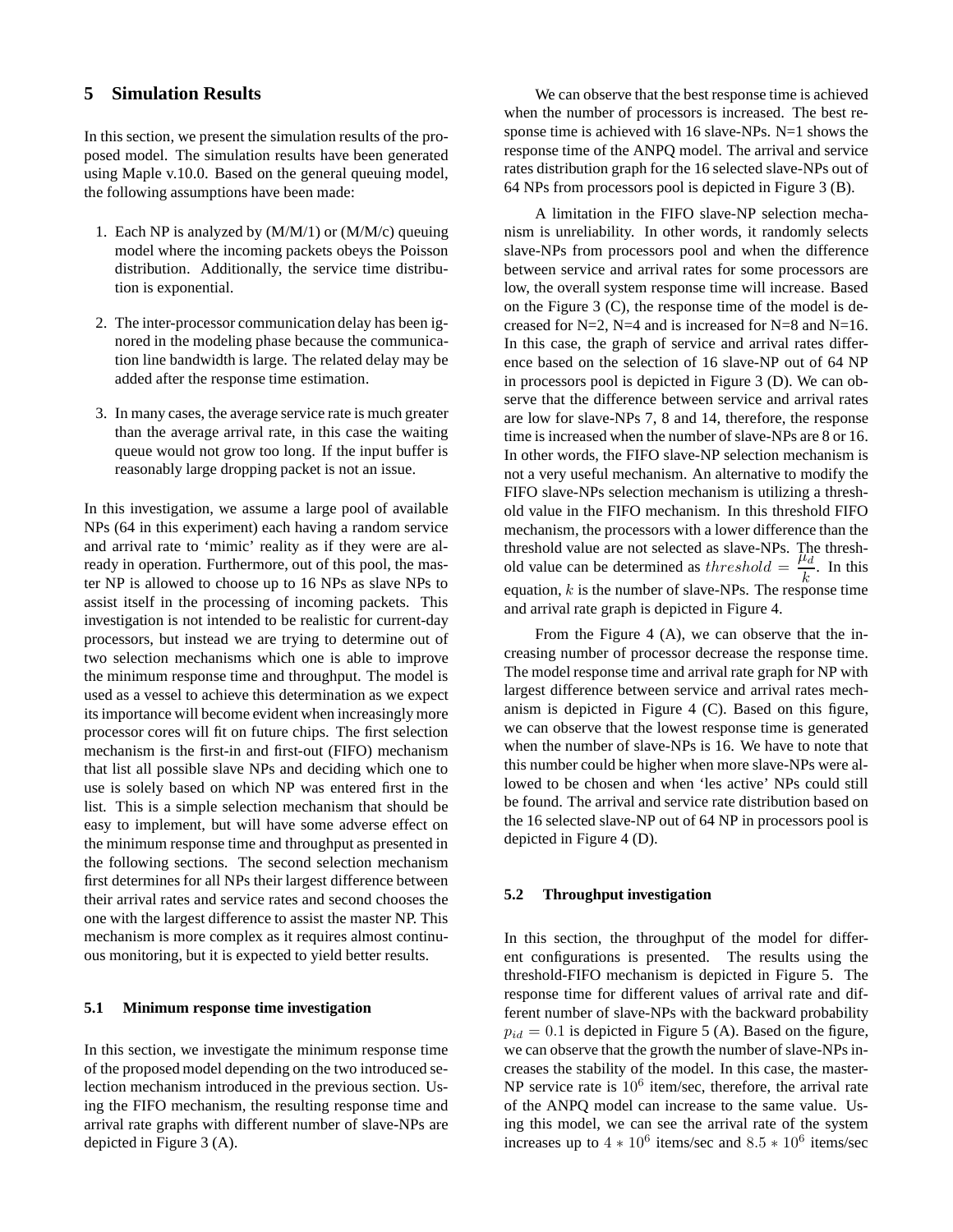

Figure 3. Model response time. (A) Response time for different configuration based on FIFO mechanism. (B) The service and arrival rates distribution. (C) Model response time for different configuration based on FIFO mechanism when the difference between service and arrival rate is low. (D) The service and arrival rates distribution.



Figure 4. Model response time. (A) Response time for different configuration based on threshold-FIFO mechanism. (B) NPs service and arrival rates distribution. (C) Response time for different configuration based on processor selection based on the largest difference between service and arrival rate mechanism. (D) NPs service and arrival rates distribution.



Figure 5. Response time using threshold-FIFO mechanism when the arrival rate (bandwidth) is increased. (A) Response time for different number of slave-NPs with  $p_{id} = 0.1$ . (B) Response time for different number of slave-NPs with  $p_{id} = 0.001$ . (C) Response time for different number of slave-NPs with  $p_{id} = 0.1$ . (D) Response time for different number of slave-NPs with  $p_{id} = 0.001$ .